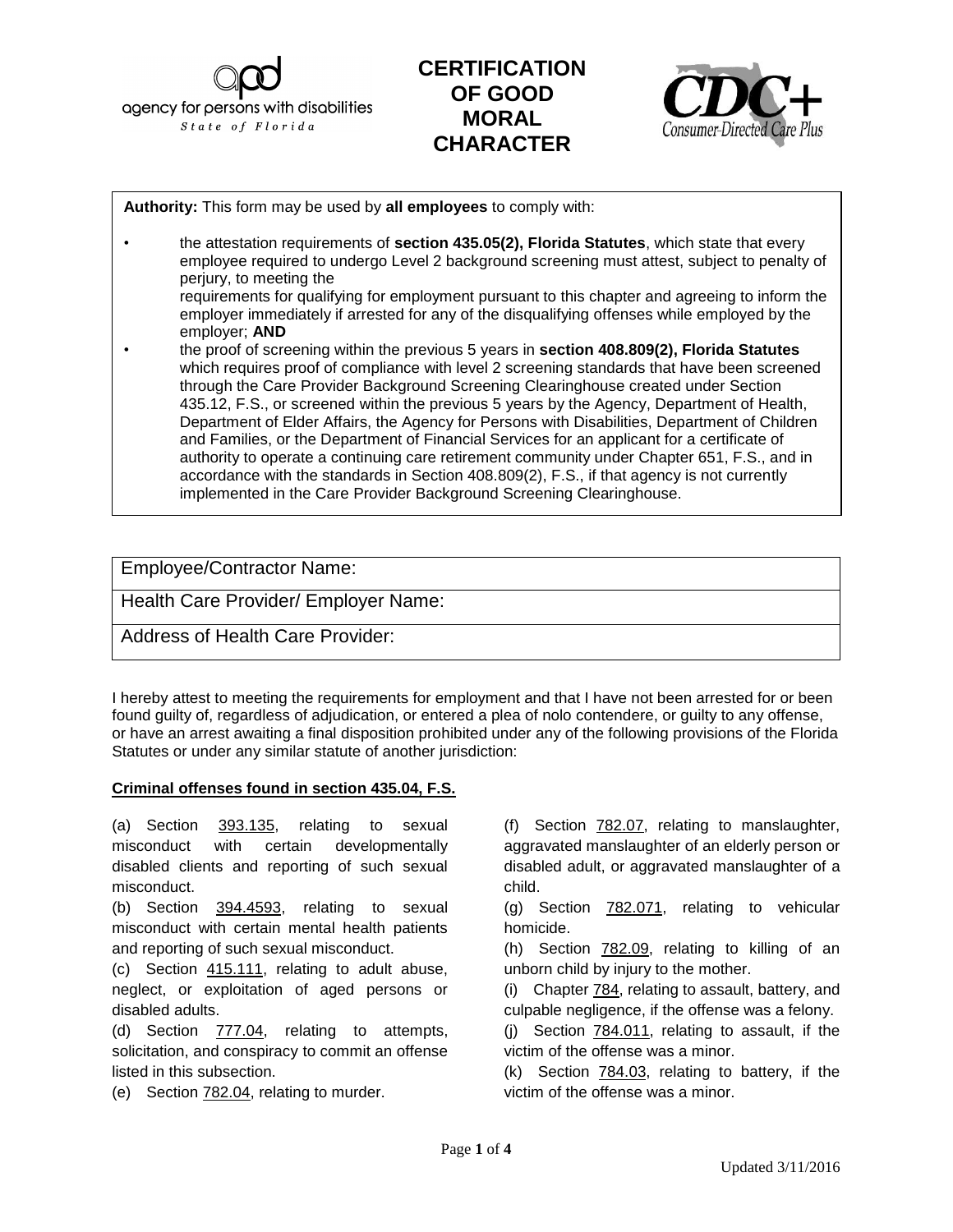(l) Section 787.01, relating to kidnapping.

(m) Section 787.02, relating to false imprisonment.

(n) Section 787.025, relating to luring or enticing a child.

(o) Section 787.04(2), relating to taking, enticing, or removing a child beyond the state limits with criminal intent pending custody proceedings.

(p) Section 787.04(3), relating to carrying a child beyond the state lines with criminal intent to avoid producing a child at a custody hearing or delivering the child to the designated person.

(q) Section 790.115(1), relating to exhibiting firearms or weapons within 1,000 feet of a school.

(r) Section 790.115(2)(b), relating to possessing an electric weapon or device, destructive device, or other weapon on school property.

(s) Section 794.011, relating to sexual battery.

(t) Former s. 794.041, relating to prohibited acts of persons in familial or custodial authority.

(u) Section 794.05, relating to unlawful sexual activity with certain minors.

(v) Chapter 796, relating to prostitution.

(w) Section 798.02, relating to lewd and lascivious behavior.

(x) Chapter 800, relating to lewdness and indecent exposure.

(y) Section 806.01, relating to arson.

(z) Section 810.02, relating to burglary.

(aa) Section 810.14, relating to voyeurism, if the offense is a felony.

(bb) Section 810.145, relating to video voyeurism, if the offense is a felony.

(cc) Chapter 812, relating to theft, robbery, and related crimes, if the offense is a felony.

(dd) Section 817.563, relating to fraudulent sale of controlled substances, only if the offense was a felony.

(ee) Section 825.102, relating to abuse, aggravated abuse, or neglect of an elderly person or disabled adult.

(ff) Section 825.1025, relating to lewd or lascivious offenses committed upon or in the presence of an elderly person or disabled adult.

(gg) Section 825.103, relating to exploitation of an elderly person or disabled adult, if the offense was a felony.

(hh) Section 826.04, relating to incest.

(ii) Section 827.03, relating to child abuse, aggravated child abuse, or neglect of a child.

(ii) Section 827.04, relating to contributing to the delinquency or dependency of a child.

(kk) Former s. 827.05, relating to negligent treatment of children.

(ll) Section 827.071, relating to sexual performance by a child.

(mm) Section 843.01, relating to resisting arrest with violence.

(nn) Section  $843.025$ , relating to depriving a law enforcement, correctional, or correctional probation officer means of protection or communication.

(oo) Section 843.12, relating to aiding in an escape.

(pp) Section 843.13, relating to aiding in the escape of juvenile inmates in correctional institutions.

(qq) Chapter 847, relating to obscene literature.

(rr) Section 874.05, relating to encouraging or recruiting another to join a criminal gang.

(ss) Chapter 893, relating to drug abuse prevention and control, only if the offense was a felony or if any other person involved in the offense was a minor.

(tt) Section 916.1075, relating to sexual misconduct with certain forensic clients and reporting of such sexual misconduct.

(uu) Section 944.35(3), relating to inflicting cruel or inhuman treatment on an inmate resulting in great bodily harm.

(vv) Section 944.40, relating to escape.

(ww) Section 944.46, relating to harboring, concealing, or aiding an escaped prisoner.

(xx) Section 944.47, relating to introduction of contraband into a correctional facility.

(yy) Section 985.701, relating to sexual misconduct in juvenile justice programs.

(zz) Section 985.711, relating to contraband introduced into detention facilities.

(3) The security background investigations under this section must ensure that no person subject to this section has been found guilty of, regardless of adjudication, or entered a plea of nolo contendere or guilty to, any offense that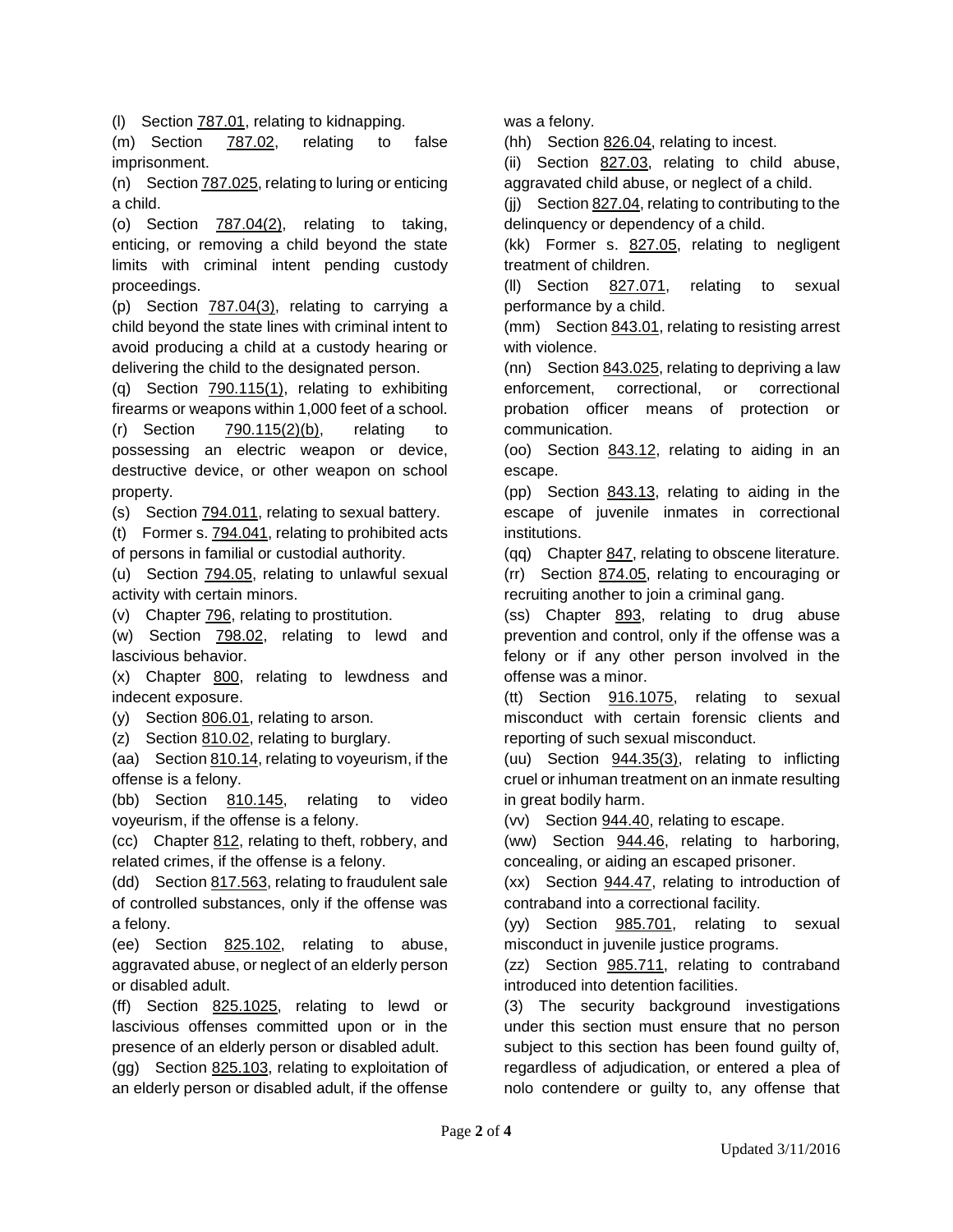constitutes domestic violence as defined in s. 741.28, whether such act was committed in this state or in another jurisdiction.

## **Criminal offenses found in section 408.809(4), F.S.**

(a) Any authorizing statutes, if the offense was a felony.

(b) This chapter, if the offense was a felony.

(c) Section 409.920, relating to Medicaid provider fraud.

(d) Section 409.9201, relating to Medicaid fraud.

(e) Section 741.28, relating to domestic violence.

(f) Section 777.04, relating to attempts, solicitation, and conspiracy to commit an offense listed in this subsection.

(g) Section 817.034, relating to fraudulent acts through mail, wire, radio, electromagnetic, photo electronic, or photo optical systems.

(h) Section 817.234, relating to false and fraudulent insurance claims.

(i) Section 817.481, relating to obtaining goods by using a false or expired credit card or other credit device, if the offense was a felony.

(j) Section 817.50, relating to fraudulently obtaining goods or services from a health care provider.

(k) Section 817.505, relating to patient brokering.

(l) Section 817.568, relating to criminal use of personal identification information.

(m) Section 817.60, relating to obtaining a credit card through fraudulent means.

(n) Section  $817.61$ , relating to fraudulent use of credit cards, if the offense was a felony.

(o) Section 831.01, relating to forgery.

(p) Section 831.02, relating to uttering forged instruments.

(q) Section 831.07, relating to forging bank bills, checks, drafts, or promissory notes.

(r) Section 831.09, relating to uttering forged bank bills, checks, drafts, or promissory notes.

(s) Section 831.30, relating to fraud in obtaining medicinal drugs.

(t) Section 831.31, relating to the sale, manufacture, delivery, or possession with the intent to sell, manufacture, or deliver any counterfeit controlled substance, if the offense was a felony.

(u) Section 895.03, relating to racketeering and collection of unlawful debts.

(v) Section 896.101, relating to the Florida Money Laundering Act.

I also affirm that I have not been designated as a sexual predator pursuant to s. 775.21; a career offender pursuant to s. 775.261; or a sexual offender pursuant to s. 943.0435, unless the requirement to register as a sexual offender has been removed pursuant to s. 943.04354.

## **Attestation\_\_\_\_\_\_\_\_\_\_\_\_\_\_\_\_\_\_\_\_\_\_\_\_\_\_\_\_\_\_\_\_\_\_\_\_\_\_\_\_\_\_\_\_\_\_\_\_ \_\_**

Under penalty of perjury, I contains the set of the set of the set of the set of the set of the set of the set of the set of the set of the set of the set of the set of the set of the set of the set of the set of the set o requirements for qualifying for employment in regards to the background screening standards set forth in Chapter 435 and section 408.809, F.S. In addition, I agree to immediately inform my employer if arrested or convicted of any of the disqualifying offenses while employed by any health care provider licensed pursuant to Chapter 408, Part II F.S. I also understand that it is my responsibility to obtain clarification on anything contained in this affidavit which I do not understand prior to signing. I am aware that any omissions, falsifications, misstatements or misrepresentations may disqualify me from employment consideration and, if I am hired, may be grounds for termination or denial of an exemption at a later date.

Employee/Contractor Signature Title Title The Date Date

\_\_\_\_\_\_\_\_\_\_\_\_\_\_\_\_\_\_\_\_\_\_\_\_\_\_\_\_\_\_\_\_\_\_ \_\_\_\_\_\_\_\_\_\_\_\_\_\_\_\_\_ \_\_\_\_\_\_\_\_\_\_\_\_